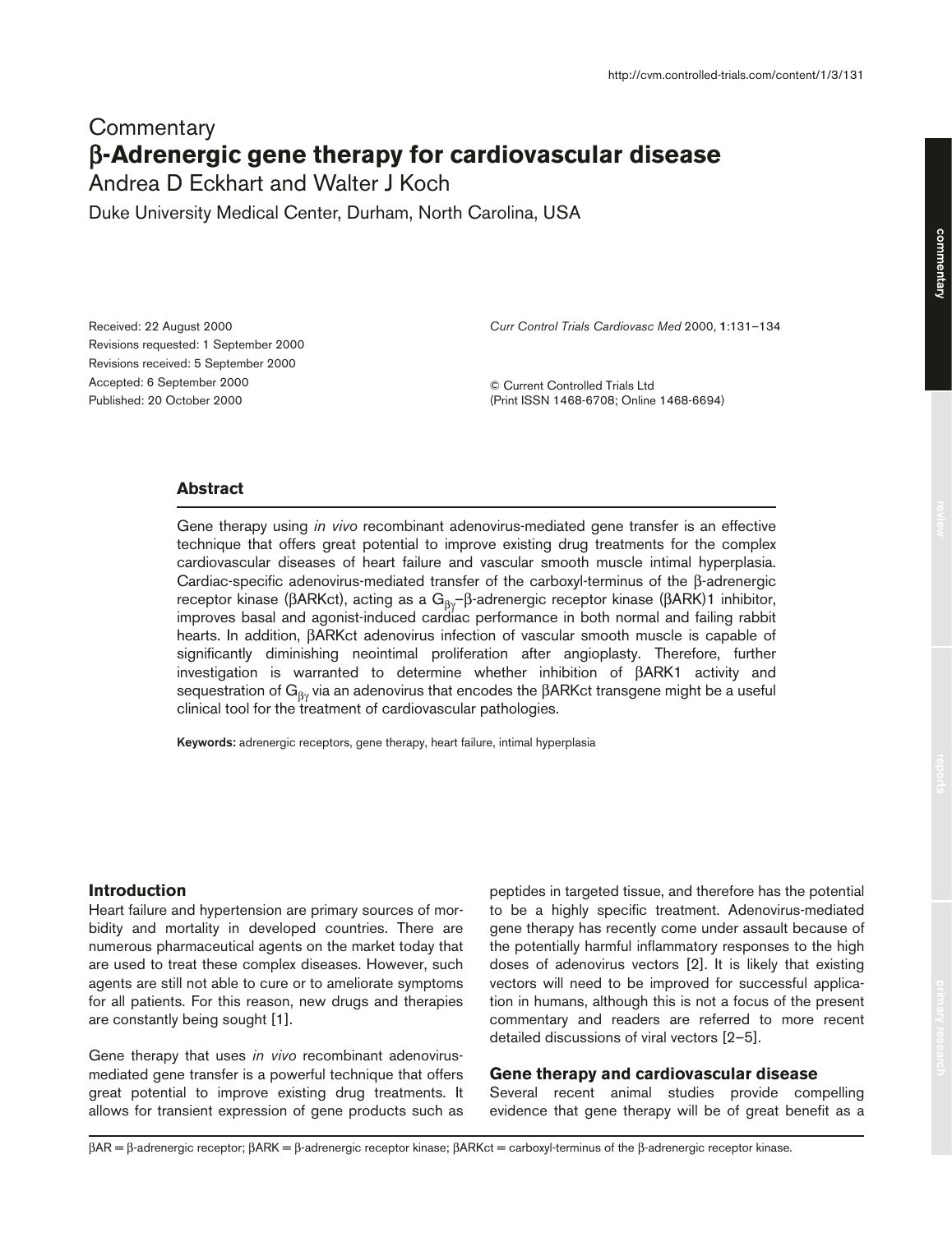treatment for cardiovascular diseases. For example, gene therapy using transgenes that enhance the contractile function of the heart have the potential to act as a therapeutic bridge before and during cardiac transplantation. Moreover, gene therapy may be able to ameliorate complications that arise throughout critical periods of cardiovascular disease processes, such as the remodeling that occurs after myocardial infarction or the restenosis that can occur after angioplasty or stent implantation to correct blocked arteries. Therapeutic agents aside, cardiovascular gene transfer provides an invaluable tool for examining disease-based mechanisms in animal models. Results of studies from our laboratory and from others suggest that gene therapy could become a very powerful therapeutic strategy in the very near future.

#### **Delivery of transgene**

One hurdle that must be overcome in order for gene therapy to become successful in humans is a clinically relevant, reliable, and specific method of delivery of the transgene to the cardiovascular system. Several groups have demonstrated the feasibility of delivering transgenes to the heart via direct intramyocardial injection [6,7], *ex vivo* perfusion [8–10], and finally an intracoronary approach [11–14]. Direct injection of the adenovirus into the ventricular wall has been shown to induce significant expression of transgenes with a limited amount of adenovirus [6,7]. However, there is needle damage and expression is limited to the site of injection.

Although limited in scope, *ex vivo* delivery systems, such as during cardiac transplantation, are clinically relevant and allow for global expression of different transgenes [8–10]. In order to accomplish expression of the transgene, the aortic root of the donor heart is perfused with adenoviral solution and then heterotopically transplanted into the recipient [9]. This method has been used to target robust myocardial overexpression of  $\beta_2$ -adrenergic receptors ( $β<sub>2</sub>ARs$ ), which translated into a functional effect on the transplanted heart in the form of significantly enhanced basal and agonist-induced contractility [10]. Expression of the  $\beta_2$ AR transgene was transient, and peak expression was seen at 5 days and returned to baseline levels after 14 days [9]. This method may provide a unique opportunity for genetic manipulation of the donor organ, potentially enhancing its function during the stresses of open-heart surgery. In addition, because gene delivery is carried out in the donor heart, total body adenovirus exposure is limited in the recipient, thus making it clinically attractive for the vectors that are now available.

Another successful method of gene transfer to the heart is injection of adenovirus through the coronary arteries. Recently, investigators from two laboratories, including ours, have developed a method for global myocardial transgene delivery [12,13]. This method involves injecting

adenovirus into the left ventricular cavity while the aorta or aorta and pulmonary artery are cross-clamped for several seconds, allowing perfusion of the coronary arteries via the aortic root. We have shown that *in vivo* myocardial gene delivery in rabbits using this left ventricular/crossclamp delivery method of either the  $\beta_2$ AR transgene or a gene that encodes a peptide inhibitor of the βARKct can enhance cardiac function in normal hearts as well as failing hearts [13,15]. The βARKct is comprised of the last 194 amino acids of bovine βARK1, which contains the region for binding to  $G_{\beta\gamma}$  (G $_{\beta\gamma}$ -subunits of activated heterotrimeric G proteins), a process that is required for βARK1 activation [15]. Thus, the βARKct inhibits the activity of βARK1 through the competitive binding of Gβγ. Global *in vivo* myocardial gene delivery via this left ventricular/aortic cross-clamp technique has been quite successful. It is quite invasive, however, because it requires thoracotomy; thus, less invasive methods are desirable.

Recently, it has become possible to deliver therapeutic adenoviral transgenes to the beating rabbit heart *in vivo* via a percutaneous intracoronary catheterization injection [14]. This technique supports transgene delivery to the area of the heart that is supplied by the catheterized artery, and may be advantageous when global transgene delivery is not required. This percutaneous coronary catheterization technique does not require entrance in the thoracic cavity, and is therefore an attractive and clinically relevant technique for use in heart failure treatment. We delivered the  $\beta_2$ AR transgene in a ventricular-specific manner after right coronary artery or left circumflex coronary artery catheterization and adenovirus injection, and found that *in vivo* ventricular contractility can be enhanced 5 days after this gene treatment [14].

# β**-Adrenergic receptor signaling and heart failure**

The use of βAR signaling components as gene therapy for heart failure has been the subject of debate for the past couple of years [16]. It is clear that alterations in the myocardial βAR system both precede and accompany the development of heart failure in humans [17,18]. These alterations include a 50% decrease in  $\beta_1$ ARs, and functional uncoupling of remaining  $β_1ARs$  and  $β_2ARs$  in the myocardium. The latter is probably mediated by a significant upregulation in the expression and activity of βARK1 [19]. Importantly, previous work in our laboratory using novel genetically engineered mice has clearly shown that enhancing βAR signaling through overexpression of  $β<sub>2</sub>ARs$  or inhibiting  $βARK1$  via the  $βARKct$  are novel therapeutic approaches to enhance the function of the heart [20]. In fact, this strategy has prevented the development of cardiomyopathy in murine models of heart failure [20]. Thus, data in transgenic mice coupled with our initial gene therapy results in rabbits demonstrate that enhancing myocardial β-adrenergic signaling either by overexpressing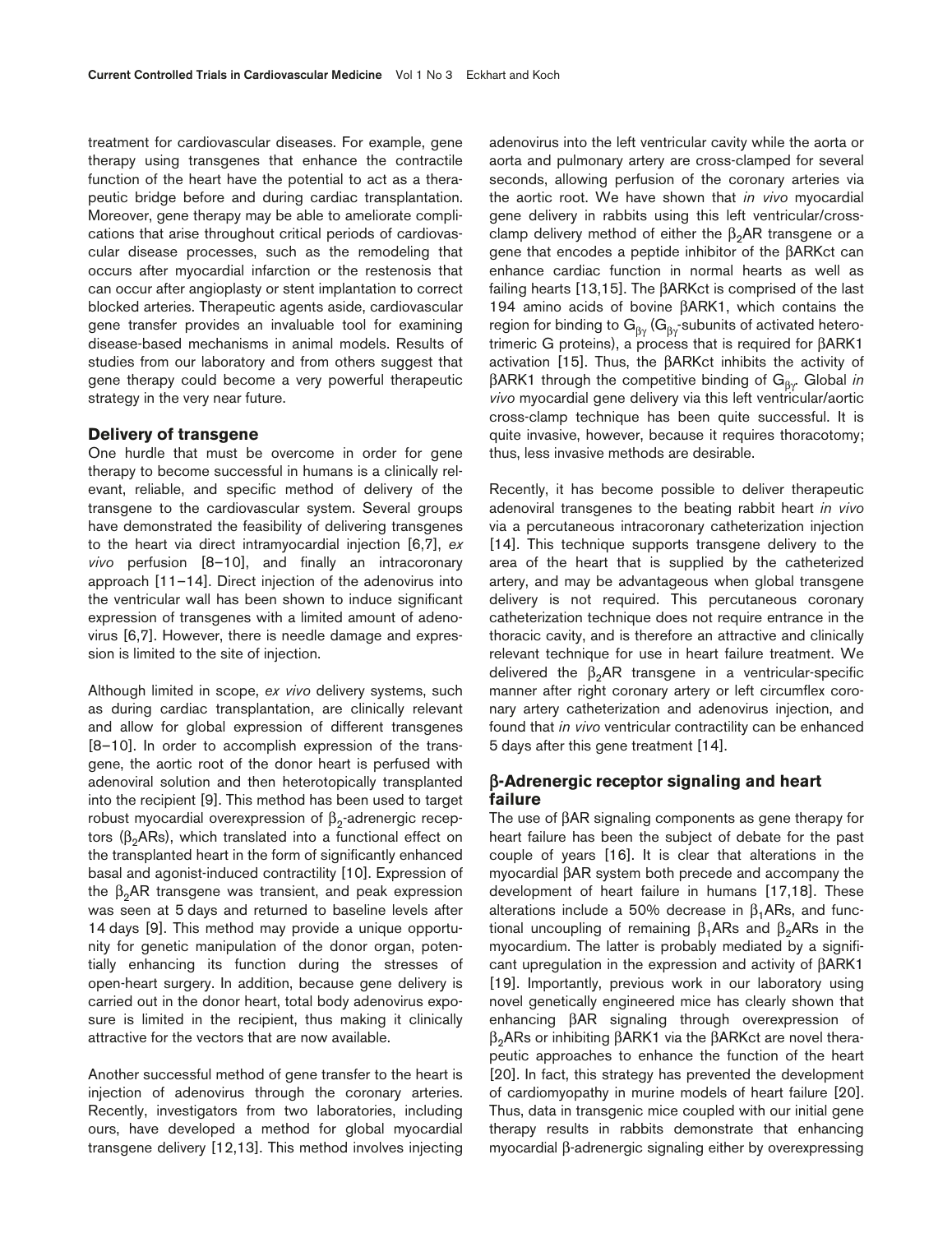β2ARs or by inhibiting βARK1 activity may provide novel molecular ventricular assistance for failing hearts.

## β**-Adrenergic receptor signaling and vascular intimal proliferation**

Not only has gene therapy with βAR signaling components been successful for treating animal models of heart failure, but we have also shown that it can be used successfully for vascular pathologies as well [21,22]. Functional expression of transgenes including the  $β_0AR$  in vascular smooth muscle has been demonstrated using catheter-mediated adenovirus delivery to de-endothelialized rat carotid arteries [22]. Total βAR density was increased in the carotids after  $β_2AR$  adenovirus treatment, and this resulted in an enhancement in isoproterenolinduced vasorelaxation [22]. In humans, this could be used to improve blood flow specifically to ischemic regions, and may also lead to novel therapeutic strategies for treatment of hypertension.

Percutaneous transluminal coronary angioplasty is a method that is employed to improve cardiac blood flow through compromised vessels in a number of diseases, including unstable angina and myocardial infarction [23]. However, at the site of angioplasty there is significant injury to the arterial wall, and a major limitation to this technique is induction of the accumulation and proliferation of vascular smooth muscle cells from the tunica media to the tunica intima of the arterial wall. This proliferation leads to restenosis in 30–60% of cases within 3–6 months and is a clinical process known as intimal hyperplasia [24]. Because adenovirus-mediated transfer of a functional gene to vascular smooth muscle is feasible, we have been interested in determining whether we could prevent the smooth muscle intimal hyperplasia by directing transgene expression at the site of injury. Interestingly, it appears that, for several mitogenic agents that signal through Gprotein-coupled receptors,  $G_{\beta y}$  is a critical signaling component for mitogenesis and cell proliferation. However, this has never been documented for *in vivo* vascular smooth muscle intimal hyperplasia. Thus, we have utilized the  $\beta$ ARKct transgene as an inhibitor of  $G_{\beta\gamma}$  in a rat carotid balloon-catheter angioplasty injury model in order to investigate the role of  $G_{\beta y}$  in this pathologic event [21]. As detailed above, because the βARKct inhibits βARK activity through competitive  $G_{\beta\gamma}$  binding, it serves as a specific  $G_{\beta\gamma}$  inhibitor. Importantly, we found that  $G_{\beta\gamma}$  plays a major role in vascular smooth muscle proliferation, because targeted inhibition of  $G_{\beta\gamma}$  by the βARKct resulted in a significant reduction in intimal hyperplasia in this rat model of arterial restenosis [21].

#### **Conclusion**

Experimental data strongly suggest a key role for the βAR signaling system in the pathogenesis of cardiovascular disease. In heart failure, increasing βAR signaling through

genetic inhibition of  $\beta$ ARK1 or overexpression of  $\beta_2$ AR improves cardiac performance by providing molecular ventricular assistance, and may represent a novel therapeutic approach to the management of heart failure. In addition, smooth muscle intimal hyperplasia is prevented with the expression of βARKct. Therefore, vascular pathologies are also dependent on G-protein-coupled receptor signaling. Work from our laboratory and from others suggests that adenovirus-mediated gene therapy is a powerful technique for the selective, tissue-specific expression of gene products in the cardiovascular system. To date, pharmaceutical agents are able to achieve this, and current management of both heart failure and intimal hyperplasia is not capable of preventing or completely alleviating symptoms and mortality. Therefore, we remain optimistic that adenovirusmediated gene therapy and, more specifically, the inhibition of  $\beta$ ARK1 activity and sequestration of G<sub>βγ</sub> via the βARKct will be an invaluable clinical tool for the treatment of cardiovascular pathologies.

#### **References**

- 1. Cohn JN, Bristow MR, Chien KR, Colucci WS, Frazier OH, Leinwand LA, Lorell BH, Moss AJ, Sonnenblick EH, Walsh RA, Mockrin SC, Reinlib L: **Report of the National Heart, Lung and Blood Institute special emphasis panel on heart failure research.** *Circulation* 1997, **95**:766–770.
- 2. Leiden JM: **Human gene therapy: the good, the bad and the ugly.** *Circ Res* 2000, **86**:923–925.
- 3. Nabel GJ: **Development of optimized vectors for gene therapy.** *Proc Natl Acad Sci USA* 1999, **96**:324–326.
- 4. Robbins PD, Ghivizzani SC: **Viral vectors for gene therapy.** *Pharmacol Ther* 1998, **80**:35–47.
- 5. Searle PF, Mautner V: **Adenoviral vectors: not to be sneezed at.** *Gene Ther* 1998, **5**:725–727.
- 6. Lin H, Parmecek MS, Morle G, Bolling S, Leiden JM: **Expression of recombinant genes in myocardium in vivo after direct injection of DNA.** *Circulation* 1990, **82**:2217–2221.
- 7. French BA, Mazur W, Geske RS, Bolli R: **Direct in vivo gene transfer into porcine myocardium using replication-deficient adenoviral vectors.** *Circ*ulation 1994, **90**:2414–2424.
- 8. Lee J, Laks H, Drinkwater DC, Blitz A, Lam L, Shiraishi Y, Chang P, Drake TA, Ardehali A: **Cardiac gene transfer by intracoronary infusion of adenovirus vector-mediated reporter gene in the transplanted mouse heart.** *J Thorac Cardiovasc Surg* 1996, **111**:246–252.
- 9. Kypson AP, Peppel K, Akhter SA, Lilly E, Glower DD, Lefkowitz RJ, Koch WJ: **Ex-vivo adenoviral-mediated gene transfer to the transplanted adult rat heart.** *J Thorac Cardiovasc Surg* 1998, **115**: 623–630.
- 10. Kypson A, Hendrickson S, Akhter S, Wilson K, McDonald P, Lilly R, Dolber P, Glower D, Lefkowitz R, Koch W: **Adenovirus-mediated gene transfer of the** β**2-adrenergic receptor to donor hearts enhances cardiac function.** *Gene Ther* 1999, **6**:1298–1304.
- 11. Barr E, Carroll J, Kalynych AM, Tripathy SK, Kozarsjy K, Wilson JM, Leiden JM: **Efficient catheter mediated gene transfer into the heart using replication-defective adenovirus.** *Gene Ther* 1994, **1**:51–58.
- 12. Hajjar RJ, Schmidt U, Matsui T, Guerrero JL, Lee K-H, Gwathmey JK, Dec GW, Semigran MJ, Rosenzweig A: **Modulation of ventricular function through gene transfer in vivo.** *Proc Natl Acad Sci USA* 1998, **95**:5251–5256.
- 13. Maurice JP, Hata JA, Shah AS, White DC, McDonald PH, Dolber PC, Wilson KH, Lefkowitz RJ, Glower DD, Koch WJ: **Enhancement of cardiac function after adenoviral-mediated in vivo intracoronary** β**2-adrenergic receptor gene delivery.** *J Clin Invest* 1999, **104**: 21–29.
- 14. Shah AS, Lilly RE, Kypson AP, Tai O, Hata JA, Pippen A, Silvestry SC, Lefkowitz RJ, Glower DD, Koch WJ: **Intracoronary adenovirus-medi**ated delivery and overexpression of the  $β_2$ -adrenergic receptor in **the heart. Prospects for molecular ventricular assistance.** *Circulation* 2000, **101**:408–414.